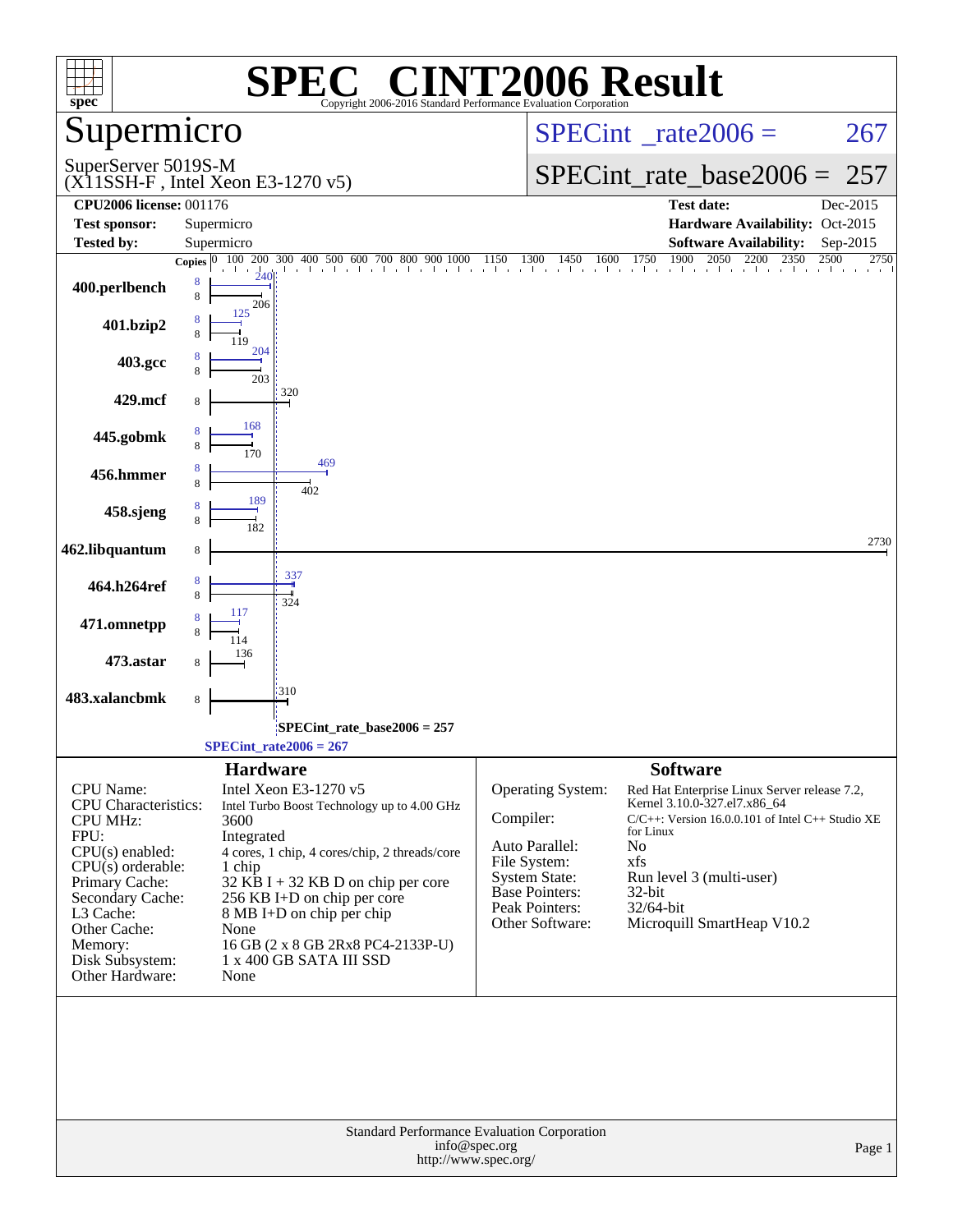

## Supermicro

#### SuperServer 5019S-M

(X11SSH-F , Intel Xeon E3-1270 v5)

SPECint rate $2006 = 267$ 

### [SPECint\\_rate\\_base2006 =](http://www.spec.org/auto/cpu2006/Docs/result-fields.html#SPECintratebase2006) 257

**[CPU2006 license:](http://www.spec.org/auto/cpu2006/Docs/result-fields.html#CPU2006license)** 001176 **[Test date:](http://www.spec.org/auto/cpu2006/Docs/result-fields.html#Testdate)** Dec-2015 **[Test sponsor:](http://www.spec.org/auto/cpu2006/Docs/result-fields.html#Testsponsor)** Supermicro Supermicro **[Hardware Availability:](http://www.spec.org/auto/cpu2006/Docs/result-fields.html#HardwareAvailability)** Oct-2015 **[Tested by:](http://www.spec.org/auto/cpu2006/Docs/result-fields.html#Testedby)** Supermicro **Supermicro [Software Availability:](http://www.spec.org/auto/cpu2006/Docs/result-fields.html#SoftwareAvailability)** Sep-2015

#### **[Results Table](http://www.spec.org/auto/cpu2006/Docs/result-fields.html#ResultsTable)**

|                                                                                                          | <b>Base</b>   |                |       |                |            | <b>Peak</b>    |            |               |                |              |                |              |                |              |
|----------------------------------------------------------------------------------------------------------|---------------|----------------|-------|----------------|------------|----------------|------------|---------------|----------------|--------------|----------------|--------------|----------------|--------------|
| <b>Benchmark</b>                                                                                         | <b>Copies</b> | <b>Seconds</b> | Ratio | <b>Seconds</b> | Ratio      | <b>Seconds</b> | Ratio      | <b>Copies</b> | <b>Seconds</b> | <b>Ratio</b> | <b>Seconds</b> | <b>Ratio</b> | <b>Seconds</b> | <b>Ratio</b> |
| 400.perlbench                                                                                            |               | 380            | 206   | 380            | <b>206</b> | 381            | 205        | 8             | 326            | 240          | 320            | 244          | 325            | 240          |
| 401.bzip2                                                                                                |               | 639            | 121   | 659            | 117        | 649            | 119        | 8             | 618            | 125          | 617            | 125          | 623            | 124          |
| $403.\mathrm{gcc}$                                                                                       | 8             | 317            | 203   | 317            | 203        | 317            | 203        | 8             | 316            | 204          | 314            | 205          | 317            | 203          |
| $429$ mcf                                                                                                | 8             | 228            | 320   | 228            | <u>320</u> | 228            | 320l       | 8             | 228            | 320          | 228            | <u>320</u>   | 228            | 320          |
| 445.gobmk                                                                                                | 8             | 492            | 171   | 500            | 168        | 492            | <b>170</b> | 8             | 501            | 168          | 498            | 169          | 498            | <b>168</b>   |
| 456.hmmer                                                                                                | 8             | 186            | 402   | 185            | 402        | 185            | 402        | 8             | 159            | 469          | 160            | 467          | 159            | 469          |
| 458.sjeng                                                                                                | 8             | 533            | 182   | 532            | 182        | 531            | 182        | 8             | 512            | 189          | 512            | 189          | 513            | 189          |
| 462.libquantum                                                                                           | 8             | 60.8           | 2720  | 60.8           | 2730       | 60.8           | 2730       | 8             | 60.8           | 2720         | 60.8           | 2730         | 60.8           | 2730         |
| 464.h264ref                                                                                              | 8             | 535            | 331   | 547            | 324        | 546            | 324        | 8             | 540            | 328          | 525            | 337          | 526            | 337          |
| 471.omnetpp                                                                                              | 8             | 437            | 114l  | 437            | 114        | 437            | <b>114</b> | 8             | 427            | 117          | 427            | <b>117</b>   | 426            | 117          |
| $473$ . astar                                                                                            | 8             | 413            | 136   | 414            | 136        | 414            | <b>136</b> | 8             | 413            | 136          | 414            | 136          | 414            | <u>136</u>   |
| 483.xalancbmk                                                                                            | 8             | 178            | 311   | 178            | <b>310</b> | 178            | 310l       | 8             | 178            | 311          | 178            | 310          | 178            | 310          |
| Results appear in the order in which they were run. Bold underlined text indicates a median measurement. |               |                |       |                |            |                |            |               |                |              |                |              |                |              |

#### **[Submit Notes](http://www.spec.org/auto/cpu2006/Docs/result-fields.html#SubmitNotes)**

 The taskset mechanism was used to bind copies to processors. The config file option 'submit' was used to generate taskset commands to bind each copy to a specific processor. For details, please see the config file.

#### **[Operating System Notes](http://www.spec.org/auto/cpu2006/Docs/result-fields.html#OperatingSystemNotes)**

Stack size set to unlimited using "ulimit -s unlimited"

#### **[Platform Notes](http://www.spec.org/auto/cpu2006/Docs/result-fields.html#PlatformNotes)**

Standard Performance Evaluation Corporation Sysinfo program /home/cpu2006/config/sysinfo.rev6914 \$Rev: 6914 \$ \$Date:: 2014-06-25 #\$ e3fbb8667b5a285932ceab81e28219e1 running on localhost.localdomain Wed Dec 23 17:21:50 2015 This section contains SUT (System Under Test) info as seen by some common utilities. To remove or add to this section, see: <http://www.spec.org/cpu2006/Docs/config.html#sysinfo> From /proc/cpuinfo model name : Intel(R) Xeon(R) CPU E3-1270 v5 @ 3.60GHz 1 "physical id"s (chips) 8 "processors" cores, siblings (Caution: counting these is hw and system dependent. The following excerpts from /proc/cpuinfo might not be reliable. Use with caution.) cpu cores : 4 siblings : 8 Continued on next page

[info@spec.org](mailto:info@spec.org) <http://www.spec.org/>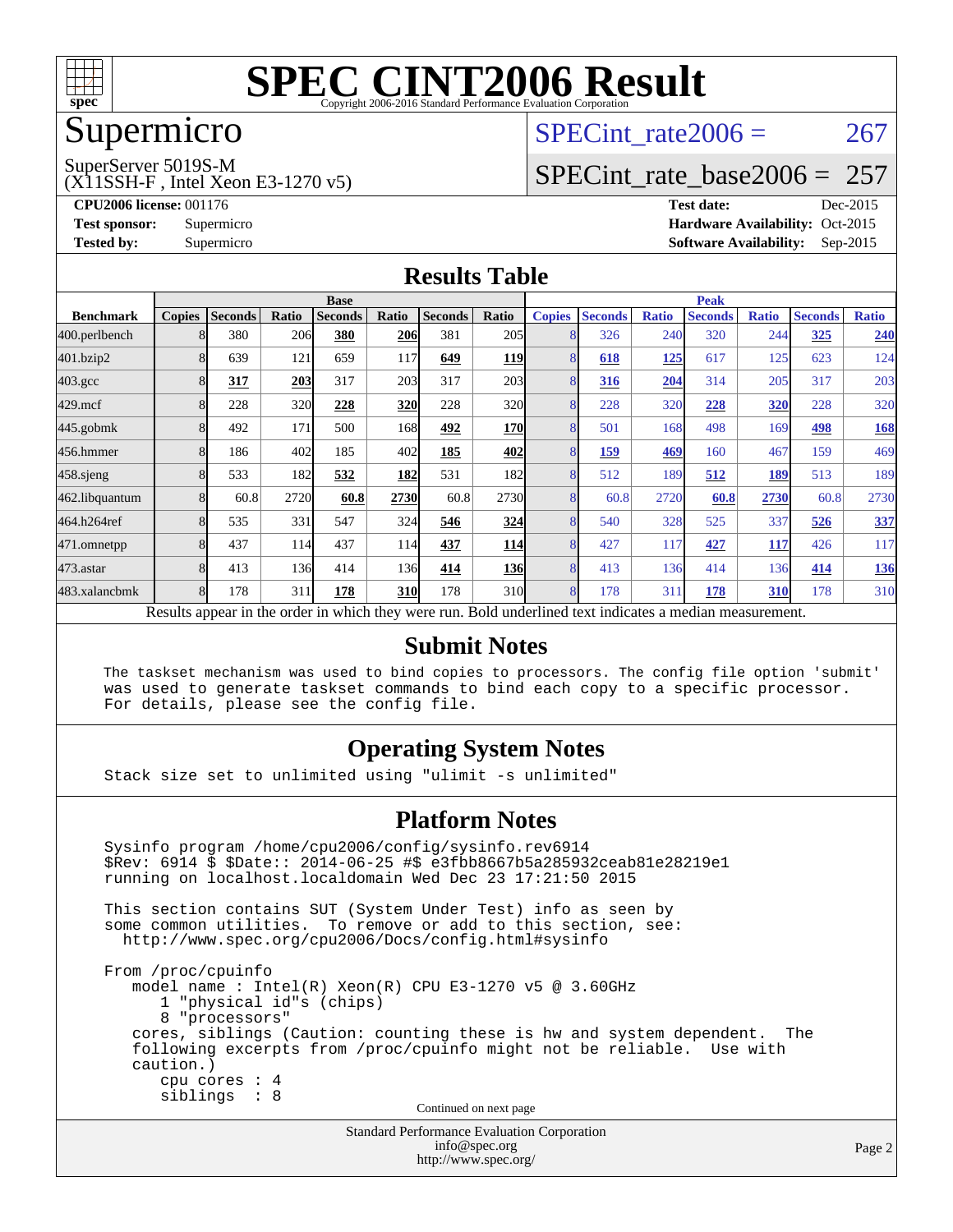

#### Supermicro

SPECint rate $2006 = 267$ 

(X11SSH-F , Intel Xeon E3-1270 v5) SuperServer 5019S-M

[SPECint\\_rate\\_base2006 =](http://www.spec.org/auto/cpu2006/Docs/result-fields.html#SPECintratebase2006)  $257$ 

**[CPU2006 license:](http://www.spec.org/auto/cpu2006/Docs/result-fields.html#CPU2006license)** 001176 **[Test date:](http://www.spec.org/auto/cpu2006/Docs/result-fields.html#Testdate)** Dec-2015 **[Test sponsor:](http://www.spec.org/auto/cpu2006/Docs/result-fields.html#Testsponsor)** Supermicro Supermicro **[Hardware Availability:](http://www.spec.org/auto/cpu2006/Docs/result-fields.html#HardwareAvailability)** Oct-2015 **[Tested by:](http://www.spec.org/auto/cpu2006/Docs/result-fields.html#Testedby)** Supermicro **Supermicro [Software Availability:](http://www.spec.org/auto/cpu2006/Docs/result-fields.html#SoftwareAvailability)** Sep-2015

#### **[Platform Notes \(Continued\)](http://www.spec.org/auto/cpu2006/Docs/result-fields.html#PlatformNotes)**

 physical 0: cores 0 1 2 3 cache size : 8192 KB From /proc/meminfo<br>MemTotal: 16088116 kB

 HugePages\_Total: 0 Hugepagesize: 2048 kB

 From /etc/\*release\* /etc/\*version\* os-release: NAME="Red Hat Enterprise Linux Server" VERSION="7.2 (Maipo)"

 ID="rhel" ID\_LIKE="fedora" VERSION\_ID="7.2" PRETTY\_NAME="Red Hat Enterprise Linux Server 7.2 (Maipo)" ANSI\_COLOR="0;31" CPE\_NAME="cpe:/o:redhat:enterprise\_linux:7.2:GA:server"

 redhat-release: Red Hat Enterprise Linux Server release 7.2 (Maipo) system-release: Red Hat Enterprise Linux Server release 7.2 (Maipo) system-release-cpe: cpe:/o:redhat:enterprise\_linux:7.2:ga:server

uname -a:

 Linux localhost.localdomain 3.10.0-327.el7.x86\_64 #1 SMP Thu Oct 29 17:29:29 EDT 2015 x86\_64 x86\_64 x86\_64 GNU/Linux

run-level 3 Dec 23 17:17

 SPEC is set to: /home/cpu2006 Filesystem Type Size Used Avail Use% Mounted on<br>/dev/mapper/rhel-root xfs 280G 26G 254G 10% / /dev/mapper/rhel-root xfs 280G Additional information from dmidecode:

 Warning: Use caution when you interpret this section. The 'dmidecode' program reads system data which is "intended to allow hardware to be accurately determined", but the intent may not be met, as there are frequent changes to hardware, firmware, and the "DMTF SMBIOS" standard.

 BIOS American Megatrends Inc. 1.0a 11/13/2015 Memory: 2x Micron 16ATF1G64AZ-2G1A2 8 GB 2 rank 2133 MHz 2x Not Specified Not Specified

(End of data from sysinfo program)

#### **[General Notes](http://www.spec.org/auto/cpu2006/Docs/result-fields.html#GeneralNotes)**

Environment variables set by runspec before the start of the run: LD\_LIBRARY\_PATH = "/home/cpu2006/libs/32:/home/cpu2006/libs/64:/home/cpu2006/sh"

 Binaries compiled on a system with 1x Intel Core i5-4670K CPU + 32GB Continued on next page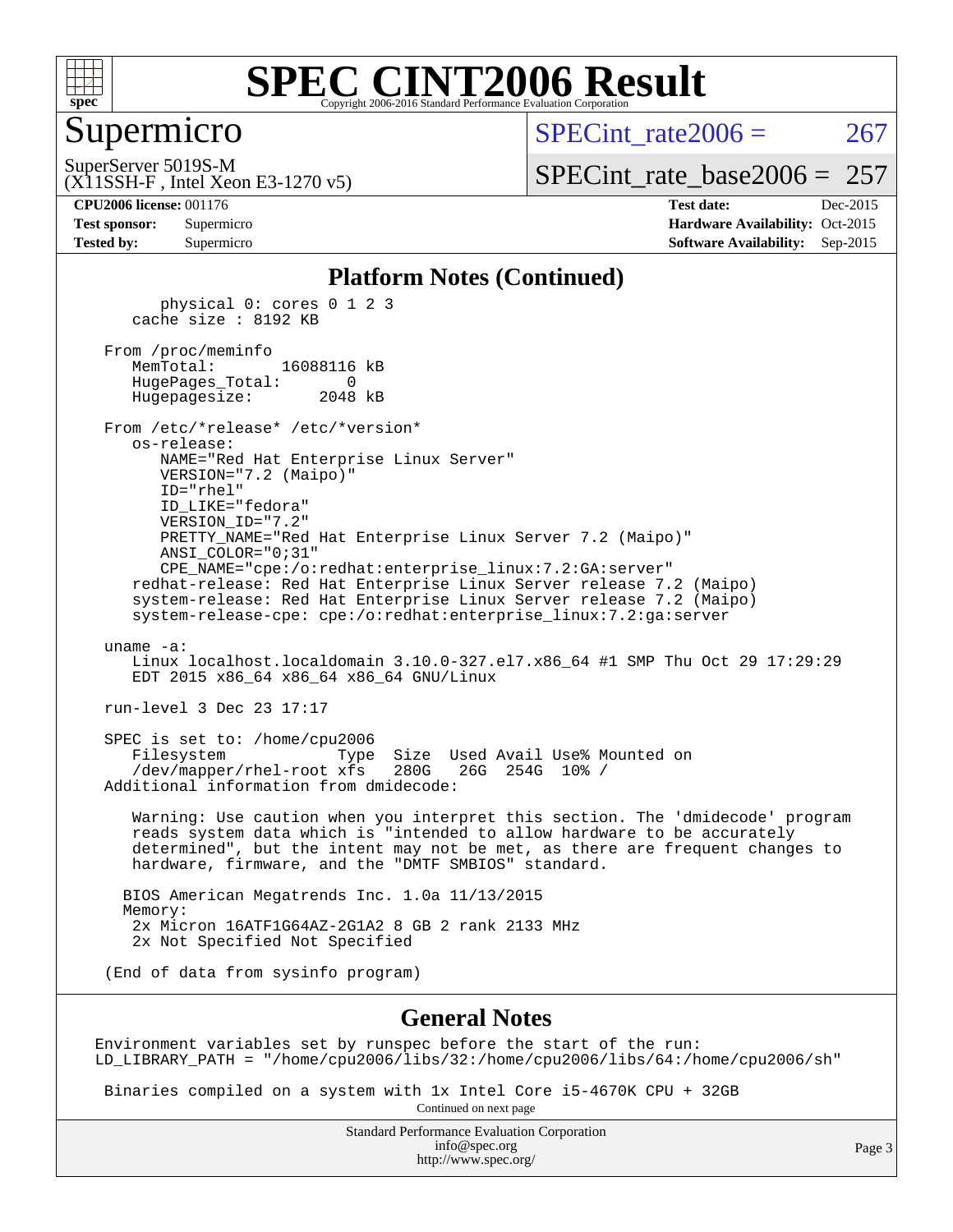

### Supermicro

SPECint rate $2006 = 267$ 

(X11SSH-F , Intel Xeon E3-1270 v5) SuperServer 5019S-M

[SPECint\\_rate\\_base2006 =](http://www.spec.org/auto/cpu2006/Docs/result-fields.html#SPECintratebase2006) 257

**[CPU2006 license:](http://www.spec.org/auto/cpu2006/Docs/result-fields.html#CPU2006license)** 001176 **[Test date:](http://www.spec.org/auto/cpu2006/Docs/result-fields.html#Testdate)** Dec-2015 **[Test sponsor:](http://www.spec.org/auto/cpu2006/Docs/result-fields.html#Testsponsor)** Supermicro Supermicro **[Hardware Availability:](http://www.spec.org/auto/cpu2006/Docs/result-fields.html#HardwareAvailability)** Oct-2015 **[Tested by:](http://www.spec.org/auto/cpu2006/Docs/result-fields.html#Testedby)** Supermicro **Supermicro [Software Availability:](http://www.spec.org/auto/cpu2006/Docs/result-fields.html#SoftwareAvailability)** Sep-2015

#### **[General Notes \(Continued\)](http://www.spec.org/auto/cpu2006/Docs/result-fields.html#GeneralNotes)**

 memory using RedHat EL 7.1 Transparent Huge Pages enabled with: echo always > /sys/kernel/mm/transparent\_hugepage/enabled

## **[Base Compiler Invocation](http://www.spec.org/auto/cpu2006/Docs/result-fields.html#BaseCompilerInvocation)**

[C benchmarks](http://www.spec.org/auto/cpu2006/Docs/result-fields.html#Cbenchmarks):

[icc -m32 -L/opt/intel/compilers\\_and\\_libraries\\_2016/linux/compiler/lib/ia32\\_lin](http://www.spec.org/cpu2006/results/res2016q1/cpu2006-20151225-38533.flags.html#user_CCbase_intel_icc_e10256ba5924b668798078a321b0cb3f)

[C++ benchmarks:](http://www.spec.org/auto/cpu2006/Docs/result-fields.html#CXXbenchmarks)

[icpc -m32 -L/opt/intel/compilers\\_and\\_libraries\\_2016/linux/compiler/lib/ia32\\_lin](http://www.spec.org/cpu2006/results/res2016q1/cpu2006-20151225-38533.flags.html#user_CXXbase_intel_icpc_b4f50a394bdb4597aa5879c16bc3f5c5)

### **[Base Portability Flags](http://www.spec.org/auto/cpu2006/Docs/result-fields.html#BasePortabilityFlags)**

 400.perlbench: [-D\\_FILE\\_OFFSET\\_BITS=64](http://www.spec.org/cpu2006/results/res2016q1/cpu2006-20151225-38533.flags.html#user_basePORTABILITY400_perlbench_file_offset_bits_64_438cf9856305ebd76870a2c6dc2689ab) [-DSPEC\\_CPU\\_LINUX\\_IA32](http://www.spec.org/cpu2006/results/res2016q1/cpu2006-20151225-38533.flags.html#b400.perlbench_baseCPORTABILITY_DSPEC_CPU_LINUX_IA32) 401.bzip2: [-D\\_FILE\\_OFFSET\\_BITS=64](http://www.spec.org/cpu2006/results/res2016q1/cpu2006-20151225-38533.flags.html#user_basePORTABILITY401_bzip2_file_offset_bits_64_438cf9856305ebd76870a2c6dc2689ab) 403.gcc: [-D\\_FILE\\_OFFSET\\_BITS=64](http://www.spec.org/cpu2006/results/res2016q1/cpu2006-20151225-38533.flags.html#user_basePORTABILITY403_gcc_file_offset_bits_64_438cf9856305ebd76870a2c6dc2689ab) 429.mcf: [-D\\_FILE\\_OFFSET\\_BITS=64](http://www.spec.org/cpu2006/results/res2016q1/cpu2006-20151225-38533.flags.html#user_basePORTABILITY429_mcf_file_offset_bits_64_438cf9856305ebd76870a2c6dc2689ab) 445.gobmk: [-D\\_FILE\\_OFFSET\\_BITS=64](http://www.spec.org/cpu2006/results/res2016q1/cpu2006-20151225-38533.flags.html#user_basePORTABILITY445_gobmk_file_offset_bits_64_438cf9856305ebd76870a2c6dc2689ab) 456.hmmer: [-D\\_FILE\\_OFFSET\\_BITS=64](http://www.spec.org/cpu2006/results/res2016q1/cpu2006-20151225-38533.flags.html#user_basePORTABILITY456_hmmer_file_offset_bits_64_438cf9856305ebd76870a2c6dc2689ab) 458.sjeng: [-D\\_FILE\\_OFFSET\\_BITS=64](http://www.spec.org/cpu2006/results/res2016q1/cpu2006-20151225-38533.flags.html#user_basePORTABILITY458_sjeng_file_offset_bits_64_438cf9856305ebd76870a2c6dc2689ab) 462.libquantum: [-D\\_FILE\\_OFFSET\\_BITS=64](http://www.spec.org/cpu2006/results/res2016q1/cpu2006-20151225-38533.flags.html#user_basePORTABILITY462_libquantum_file_offset_bits_64_438cf9856305ebd76870a2c6dc2689ab) [-DSPEC\\_CPU\\_LINUX](http://www.spec.org/cpu2006/results/res2016q1/cpu2006-20151225-38533.flags.html#b462.libquantum_baseCPORTABILITY_DSPEC_CPU_LINUX) 464.h264ref: [-D\\_FILE\\_OFFSET\\_BITS=64](http://www.spec.org/cpu2006/results/res2016q1/cpu2006-20151225-38533.flags.html#user_basePORTABILITY464_h264ref_file_offset_bits_64_438cf9856305ebd76870a2c6dc2689ab) 471.omnetpp: [-D\\_FILE\\_OFFSET\\_BITS=64](http://www.spec.org/cpu2006/results/res2016q1/cpu2006-20151225-38533.flags.html#user_basePORTABILITY471_omnetpp_file_offset_bits_64_438cf9856305ebd76870a2c6dc2689ab) 473.astar: [-D\\_FILE\\_OFFSET\\_BITS=64](http://www.spec.org/cpu2006/results/res2016q1/cpu2006-20151225-38533.flags.html#user_basePORTABILITY473_astar_file_offset_bits_64_438cf9856305ebd76870a2c6dc2689ab) 483.xalancbmk: [-D\\_FILE\\_OFFSET\\_BITS=64](http://www.spec.org/cpu2006/results/res2016q1/cpu2006-20151225-38533.flags.html#user_basePORTABILITY483_xalancbmk_file_offset_bits_64_438cf9856305ebd76870a2c6dc2689ab) [-DSPEC\\_CPU\\_LINUX](http://www.spec.org/cpu2006/results/res2016q1/cpu2006-20151225-38533.flags.html#b483.xalancbmk_baseCXXPORTABILITY_DSPEC_CPU_LINUX)

### **[Base Optimization Flags](http://www.spec.org/auto/cpu2006/Docs/result-fields.html#BaseOptimizationFlags)**

[C benchmarks](http://www.spec.org/auto/cpu2006/Docs/result-fields.html#Cbenchmarks):

[-xCORE-AVX2](http://www.spec.org/cpu2006/results/res2016q1/cpu2006-20151225-38533.flags.html#user_CCbase_f-xAVX2_5f5fc0cbe2c9f62c816d3e45806c70d7) [-ipo](http://www.spec.org/cpu2006/results/res2016q1/cpu2006-20151225-38533.flags.html#user_CCbase_f-ipo) [-O3](http://www.spec.org/cpu2006/results/res2016q1/cpu2006-20151225-38533.flags.html#user_CCbase_f-O3) [-no-prec-div](http://www.spec.org/cpu2006/results/res2016q1/cpu2006-20151225-38533.flags.html#user_CCbase_f-no-prec-div) [-opt-prefetch](http://www.spec.org/cpu2006/results/res2016q1/cpu2006-20151225-38533.flags.html#user_CCbase_f-opt-prefetch) [-opt-mem-layout-trans=3](http://www.spec.org/cpu2006/results/res2016q1/cpu2006-20151225-38533.flags.html#user_CCbase_f-opt-mem-layout-trans_a7b82ad4bd7abf52556d4961a2ae94d5)

[C++ benchmarks:](http://www.spec.org/auto/cpu2006/Docs/result-fields.html#CXXbenchmarks)

[-xCORE-AVX2](http://www.spec.org/cpu2006/results/res2016q1/cpu2006-20151225-38533.flags.html#user_CXXbase_f-xAVX2_5f5fc0cbe2c9f62c816d3e45806c70d7) [-ipo](http://www.spec.org/cpu2006/results/res2016q1/cpu2006-20151225-38533.flags.html#user_CXXbase_f-ipo) [-O3](http://www.spec.org/cpu2006/results/res2016q1/cpu2006-20151225-38533.flags.html#user_CXXbase_f-O3) [-no-prec-div](http://www.spec.org/cpu2006/results/res2016q1/cpu2006-20151225-38533.flags.html#user_CXXbase_f-no-prec-div) [-opt-prefetch](http://www.spec.org/cpu2006/results/res2016q1/cpu2006-20151225-38533.flags.html#user_CXXbase_f-opt-prefetch) [-opt-mem-layout-trans=3](http://www.spec.org/cpu2006/results/res2016q1/cpu2006-20151225-38533.flags.html#user_CXXbase_f-opt-mem-layout-trans_a7b82ad4bd7abf52556d4961a2ae94d5) [-Wl,-z,muldefs](http://www.spec.org/cpu2006/results/res2016q1/cpu2006-20151225-38533.flags.html#user_CXXbase_link_force_multiple1_74079c344b956b9658436fd1b6dd3a8a) [-L/sh -lsmartheap](http://www.spec.org/cpu2006/results/res2016q1/cpu2006-20151225-38533.flags.html#user_CXXbase_SmartHeap_32f6c82aa1ed9c52345d30cf6e4a0499)

### **[Base Other Flags](http://www.spec.org/auto/cpu2006/Docs/result-fields.html#BaseOtherFlags)**

[C benchmarks](http://www.spec.org/auto/cpu2006/Docs/result-fields.html#Cbenchmarks):

403.gcc: [-Dalloca=\\_alloca](http://www.spec.org/cpu2006/results/res2016q1/cpu2006-20151225-38533.flags.html#b403.gcc_baseEXTRA_CFLAGS_Dalloca_be3056838c12de2578596ca5467af7f3)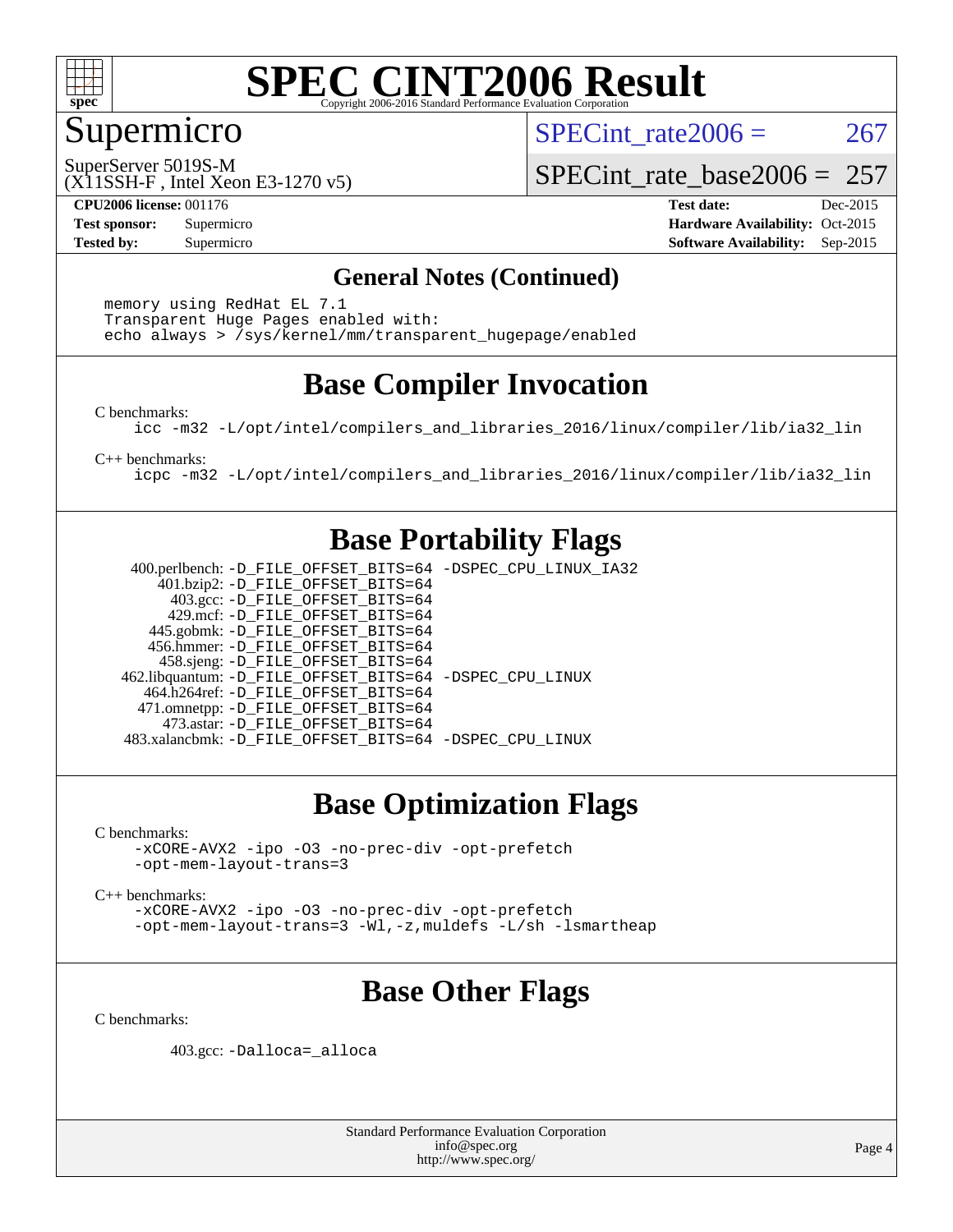

#### **[SPEC CINT2006 Result](http://www.spec.org/auto/cpu2006/Docs/result-fields.html#SPECCINT2006Result)** Copyright 2006-2016 Standard Performance Evaluation C

Supermicro

SPECint rate $2006 = 267$ 

(X11SSH-F , Intel Xeon E3-1270 v5) SuperServer 5019S-M

[SPECint\\_rate\\_base2006 =](http://www.spec.org/auto/cpu2006/Docs/result-fields.html#SPECintratebase2006)  $257$ 

**[CPU2006 license:](http://www.spec.org/auto/cpu2006/Docs/result-fields.html#CPU2006license)** 001176 **[Test date:](http://www.spec.org/auto/cpu2006/Docs/result-fields.html#Testdate)** Dec-2015 **[Test sponsor:](http://www.spec.org/auto/cpu2006/Docs/result-fields.html#Testsponsor)** Supermicro Supermicro **[Hardware Availability:](http://www.spec.org/auto/cpu2006/Docs/result-fields.html#HardwareAvailability)** Oct-2015 **[Tested by:](http://www.spec.org/auto/cpu2006/Docs/result-fields.html#Testedby)** Supermicro **Supermicro [Software Availability:](http://www.spec.org/auto/cpu2006/Docs/result-fields.html#SoftwareAvailability)** Sep-2015

#### **[Peak Compiler Invocation](http://www.spec.org/auto/cpu2006/Docs/result-fields.html#PeakCompilerInvocation)**

[C benchmarks \(except as noted below\)](http://www.spec.org/auto/cpu2006/Docs/result-fields.html#Cbenchmarksexceptasnotedbelow):

[icc -m32 -L/opt/intel/compilers\\_and\\_libraries\\_2016/linux/compiler/lib/ia32\\_lin](http://www.spec.org/cpu2006/results/res2016q1/cpu2006-20151225-38533.flags.html#user_CCpeak_intel_icc_e10256ba5924b668798078a321b0cb3f)

400.perlbench: [icc -m64](http://www.spec.org/cpu2006/results/res2016q1/cpu2006-20151225-38533.flags.html#user_peakCCLD400_perlbench_intel_icc_64bit_bda6cc9af1fdbb0edc3795bac97ada53)

401.bzip2: [icc -m64](http://www.spec.org/cpu2006/results/res2016q1/cpu2006-20151225-38533.flags.html#user_peakCCLD401_bzip2_intel_icc_64bit_bda6cc9af1fdbb0edc3795bac97ada53)

456.hmmer: [icc -m64](http://www.spec.org/cpu2006/results/res2016q1/cpu2006-20151225-38533.flags.html#user_peakCCLD456_hmmer_intel_icc_64bit_bda6cc9af1fdbb0edc3795bac97ada53)

458.sjeng: [icc -m64](http://www.spec.org/cpu2006/results/res2016q1/cpu2006-20151225-38533.flags.html#user_peakCCLD458_sjeng_intel_icc_64bit_bda6cc9af1fdbb0edc3795bac97ada53)

#### [C++ benchmarks:](http://www.spec.org/auto/cpu2006/Docs/result-fields.html#CXXbenchmarks)

[icpc -m32 -L/opt/intel/compilers\\_and\\_libraries\\_2016/linux/compiler/lib/ia32\\_lin](http://www.spec.org/cpu2006/results/res2016q1/cpu2006-20151225-38533.flags.html#user_CXXpeak_intel_icpc_b4f50a394bdb4597aa5879c16bc3f5c5)

#### **[Peak Portability Flags](http://www.spec.org/auto/cpu2006/Docs/result-fields.html#PeakPortabilityFlags)**

 400.perlbench: [-D\\_FILE\\_OFFSET\\_BITS=64](http://www.spec.org/cpu2006/results/res2016q1/cpu2006-20151225-38533.flags.html#user_peakPORTABILITY400_perlbench_file_offset_bits_64_438cf9856305ebd76870a2c6dc2689ab) [-DSPEC\\_CPU\\_LP64](http://www.spec.org/cpu2006/results/res2016q1/cpu2006-20151225-38533.flags.html#b400.perlbench_peakCPORTABILITY_DSPEC_CPU_LP64) [-DSPEC\\_CPU\\_LINUX\\_X64](http://www.spec.org/cpu2006/results/res2016q1/cpu2006-20151225-38533.flags.html#b400.perlbench_peakCPORTABILITY_DSPEC_CPU_LINUX_X64) 401.bzip2: [-D\\_FILE\\_OFFSET\\_BITS=64](http://www.spec.org/cpu2006/results/res2016q1/cpu2006-20151225-38533.flags.html#user_peakPORTABILITY401_bzip2_file_offset_bits_64_438cf9856305ebd76870a2c6dc2689ab) [-DSPEC\\_CPU\\_LP64](http://www.spec.org/cpu2006/results/res2016q1/cpu2006-20151225-38533.flags.html#suite_peakCPORTABILITY401_bzip2_DSPEC_CPU_LP64) 403.gcc: [-D\\_FILE\\_OFFSET\\_BITS=64](http://www.spec.org/cpu2006/results/res2016q1/cpu2006-20151225-38533.flags.html#user_peakPORTABILITY403_gcc_file_offset_bits_64_438cf9856305ebd76870a2c6dc2689ab) 429.mcf: [-D\\_FILE\\_OFFSET\\_BITS=64](http://www.spec.org/cpu2006/results/res2016q1/cpu2006-20151225-38533.flags.html#user_peakPORTABILITY429_mcf_file_offset_bits_64_438cf9856305ebd76870a2c6dc2689ab) 445.gobmk: [-D\\_FILE\\_OFFSET\\_BITS=64](http://www.spec.org/cpu2006/results/res2016q1/cpu2006-20151225-38533.flags.html#user_peakPORTABILITY445_gobmk_file_offset_bits_64_438cf9856305ebd76870a2c6dc2689ab) 456.hmmer: [-D\\_FILE\\_OFFSET\\_BITS=64](http://www.spec.org/cpu2006/results/res2016q1/cpu2006-20151225-38533.flags.html#user_peakPORTABILITY456_hmmer_file_offset_bits_64_438cf9856305ebd76870a2c6dc2689ab) [-DSPEC\\_CPU\\_LP64](http://www.spec.org/cpu2006/results/res2016q1/cpu2006-20151225-38533.flags.html#suite_peakCPORTABILITY456_hmmer_DSPEC_CPU_LP64) 458.sjeng: [-D\\_FILE\\_OFFSET\\_BITS=64](http://www.spec.org/cpu2006/results/res2016q1/cpu2006-20151225-38533.flags.html#user_peakPORTABILITY458_sjeng_file_offset_bits_64_438cf9856305ebd76870a2c6dc2689ab) [-DSPEC\\_CPU\\_LP64](http://www.spec.org/cpu2006/results/res2016q1/cpu2006-20151225-38533.flags.html#suite_peakCPORTABILITY458_sjeng_DSPEC_CPU_LP64) 462.libquantum: [-D\\_FILE\\_OFFSET\\_BITS=64](http://www.spec.org/cpu2006/results/res2016q1/cpu2006-20151225-38533.flags.html#user_peakPORTABILITY462_libquantum_file_offset_bits_64_438cf9856305ebd76870a2c6dc2689ab) [-DSPEC\\_CPU\\_LINUX](http://www.spec.org/cpu2006/results/res2016q1/cpu2006-20151225-38533.flags.html#b462.libquantum_peakCPORTABILITY_DSPEC_CPU_LINUX) 464.h264ref: [-D\\_FILE\\_OFFSET\\_BITS=64](http://www.spec.org/cpu2006/results/res2016q1/cpu2006-20151225-38533.flags.html#user_peakPORTABILITY464_h264ref_file_offset_bits_64_438cf9856305ebd76870a2c6dc2689ab) 471.omnetpp: [-D\\_FILE\\_OFFSET\\_BITS=64](http://www.spec.org/cpu2006/results/res2016q1/cpu2006-20151225-38533.flags.html#user_peakPORTABILITY471_omnetpp_file_offset_bits_64_438cf9856305ebd76870a2c6dc2689ab) 473.astar: [-D\\_FILE\\_OFFSET\\_BITS=64](http://www.spec.org/cpu2006/results/res2016q1/cpu2006-20151225-38533.flags.html#user_peakPORTABILITY473_astar_file_offset_bits_64_438cf9856305ebd76870a2c6dc2689ab) 483.xalancbmk: [-D\\_FILE\\_OFFSET\\_BITS=64](http://www.spec.org/cpu2006/results/res2016q1/cpu2006-20151225-38533.flags.html#user_peakPORTABILITY483_xalancbmk_file_offset_bits_64_438cf9856305ebd76870a2c6dc2689ab) [-DSPEC\\_CPU\\_LINUX](http://www.spec.org/cpu2006/results/res2016q1/cpu2006-20151225-38533.flags.html#b483.xalancbmk_peakCXXPORTABILITY_DSPEC_CPU_LINUX)

#### **[Peak Optimization Flags](http://www.spec.org/auto/cpu2006/Docs/result-fields.html#PeakOptimizationFlags)**

[C benchmarks](http://www.spec.org/auto/cpu2006/Docs/result-fields.html#Cbenchmarks):

 400.perlbench: [-xCORE-AVX2](http://www.spec.org/cpu2006/results/res2016q1/cpu2006-20151225-38533.flags.html#user_peakPASS2_CFLAGSPASS2_LDCFLAGS400_perlbench_f-xAVX2_5f5fc0cbe2c9f62c816d3e45806c70d7)(pass 2) [-prof-gen:threadsafe](http://www.spec.org/cpu2006/results/res2016q1/cpu2006-20151225-38533.flags.html#user_peakPASS1_CFLAGSPASS1_LDCFLAGS400_perlbench_prof_gen_21a26eb79f378b550acd7bec9fe4467a)(pass 1) [-ipo](http://www.spec.org/cpu2006/results/res2016q1/cpu2006-20151225-38533.flags.html#user_peakPASS2_CFLAGSPASS2_LDCFLAGS400_perlbench_f-ipo)(pass 2) [-O3](http://www.spec.org/cpu2006/results/res2016q1/cpu2006-20151225-38533.flags.html#user_peakPASS2_CFLAGSPASS2_LDCFLAGS400_perlbench_f-O3)(pass 2) [-no-prec-div](http://www.spec.org/cpu2006/results/res2016q1/cpu2006-20151225-38533.flags.html#user_peakPASS2_CFLAGSPASS2_LDCFLAGS400_perlbench_f-no-prec-div)(pass 2) [-par-num-threads=1](http://www.spec.org/cpu2006/results/res2016q1/cpu2006-20151225-38533.flags.html#user_peakPASS1_CFLAGSPASS1_LDCFLAGS400_perlbench_par_num_threads_786a6ff141b4e9e90432e998842df6c2)(pass 1) [-prof-use](http://www.spec.org/cpu2006/results/res2016q1/cpu2006-20151225-38533.flags.html#user_peakPASS2_CFLAGSPASS2_LDCFLAGS400_perlbench_prof_use_bccf7792157ff70d64e32fe3e1250b55)(pass 2) [-auto-ilp32](http://www.spec.org/cpu2006/results/res2016q1/cpu2006-20151225-38533.flags.html#user_peakCOPTIMIZE400_perlbench_f-auto-ilp32)

 401.bzip2: [-xCORE-AVX2](http://www.spec.org/cpu2006/results/res2016q1/cpu2006-20151225-38533.flags.html#user_peakPASS2_CFLAGSPASS2_LDCFLAGS401_bzip2_f-xAVX2_5f5fc0cbe2c9f62c816d3e45806c70d7)(pass 2) [-prof-gen:threadsafe](http://www.spec.org/cpu2006/results/res2016q1/cpu2006-20151225-38533.flags.html#user_peakPASS1_CFLAGSPASS1_LDCFLAGS401_bzip2_prof_gen_21a26eb79f378b550acd7bec9fe4467a)(pass 1)  $-i\text{po}(pass 2) -O3(pass 2)$  $-i\text{po}(pass 2) -O3(pass 2)$  $-i\text{po}(pass 2) -O3(pass 2)$  [-no-prec-div](http://www.spec.org/cpu2006/results/res2016q1/cpu2006-20151225-38533.flags.html#user_peakPASS2_CFLAGSPASS2_LDCFLAGS401_bzip2_f-no-prec-div)(pass 2) [-par-num-threads=1](http://www.spec.org/cpu2006/results/res2016q1/cpu2006-20151225-38533.flags.html#user_peakPASS1_CFLAGSPASS1_LDCFLAGS401_bzip2_par_num_threads_786a6ff141b4e9e90432e998842df6c2)(pass 1) [-prof-use](http://www.spec.org/cpu2006/results/res2016q1/cpu2006-20151225-38533.flags.html#user_peakPASS2_CFLAGSPASS2_LDCFLAGS401_bzip2_prof_use_bccf7792157ff70d64e32fe3e1250b55)(pass 2) [-opt-prefetch](http://www.spec.org/cpu2006/results/res2016q1/cpu2006-20151225-38533.flags.html#user_peakCOPTIMIZE401_bzip2_f-opt-prefetch) [-auto-ilp32](http://www.spec.org/cpu2006/results/res2016q1/cpu2006-20151225-38533.flags.html#user_peakCOPTIMIZE401_bzip2_f-auto-ilp32) [-ansi-alias](http://www.spec.org/cpu2006/results/res2016q1/cpu2006-20151225-38533.flags.html#user_peakCOPTIMIZE401_bzip2_f-ansi-alias)

403.gcc: [-xCORE-AVX2](http://www.spec.org/cpu2006/results/res2016q1/cpu2006-20151225-38533.flags.html#user_peakCOPTIMIZE403_gcc_f-xAVX2_5f5fc0cbe2c9f62c816d3e45806c70d7) [-ipo](http://www.spec.org/cpu2006/results/res2016q1/cpu2006-20151225-38533.flags.html#user_peakCOPTIMIZE403_gcc_f-ipo) [-O3](http://www.spec.org/cpu2006/results/res2016q1/cpu2006-20151225-38533.flags.html#user_peakCOPTIMIZE403_gcc_f-O3) [-no-prec-div](http://www.spec.org/cpu2006/results/res2016q1/cpu2006-20151225-38533.flags.html#user_peakCOPTIMIZE403_gcc_f-no-prec-div)

 $429$ .mcf: basepeak = yes

Continued on next page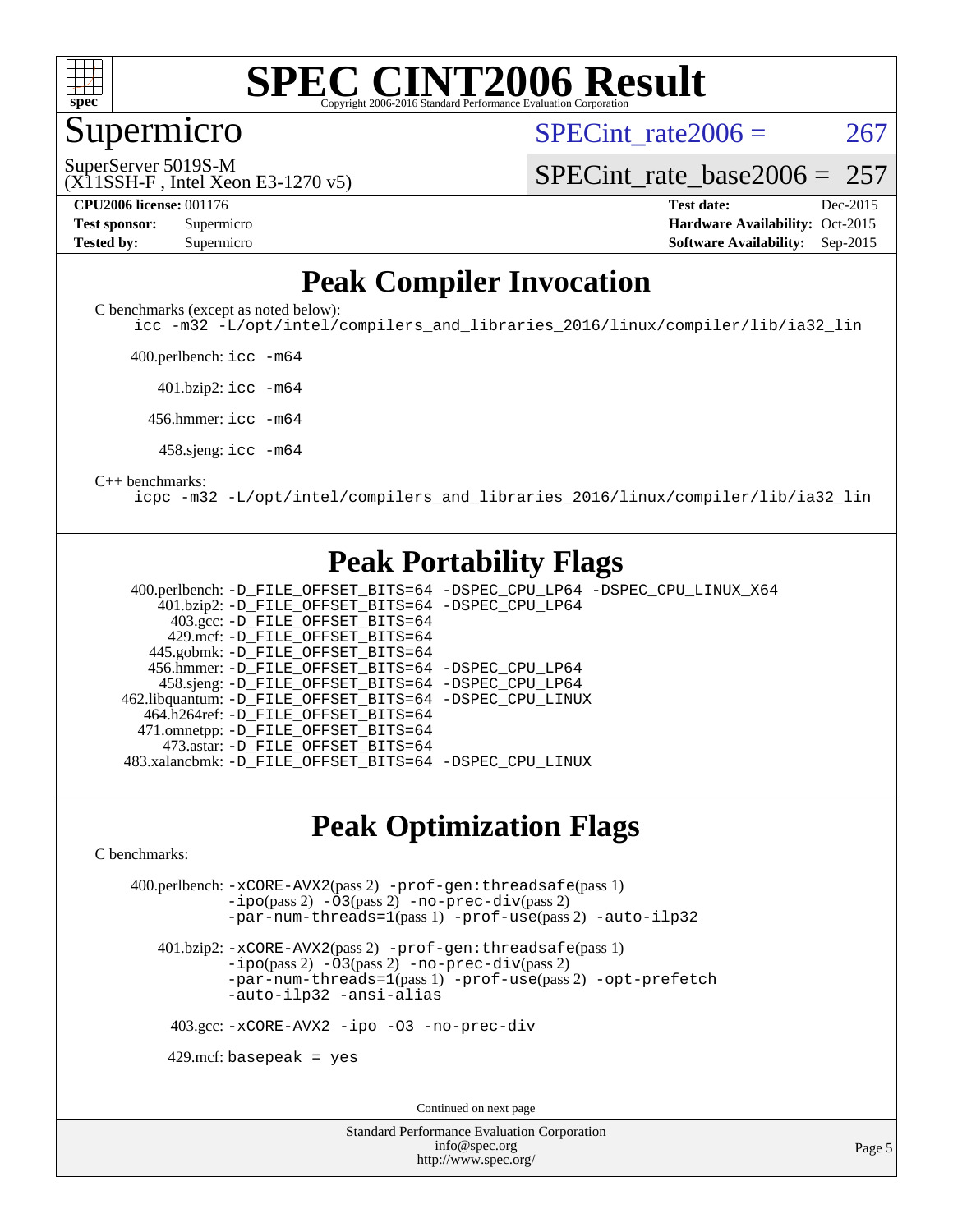

## Supermicro

SPECint rate $2006 = 267$ 

(X11SSH-F , Intel Xeon E3-1270 v5) SuperServer 5019S-M

[SPECint\\_rate\\_base2006 =](http://www.spec.org/auto/cpu2006/Docs/result-fields.html#SPECintratebase2006)  $257$ 

**[CPU2006 license:](http://www.spec.org/auto/cpu2006/Docs/result-fields.html#CPU2006license)** 001176 **[Test date:](http://www.spec.org/auto/cpu2006/Docs/result-fields.html#Testdate)** Dec-2015

| <b>Test sponsor:</b> | Supermicro |
|----------------------|------------|
| <b>Tested by:</b>    | Supermicro |

**[Hardware Availability:](http://www.spec.org/auto/cpu2006/Docs/result-fields.html#HardwareAvailability)** Oct-2015 **[Software Availability:](http://www.spec.org/auto/cpu2006/Docs/result-fields.html#SoftwareAvailability)** Sep-2015

### **[Peak Optimization Flags \(Continued\)](http://www.spec.org/auto/cpu2006/Docs/result-fields.html#PeakOptimizationFlags)**

```
 445.gobmk: -xCORE-AVX2(pass 2) -prof-gen:threadsafe(pass 1)
                -prof-use(pass 2) -par-num-threads=1(pass 1) -ansi-alias
                -opt-mem-layout-trans=3
       456.hmmer: -xCORE-AVX2 -ipo -O3 -no-prec-div -unroll2 -auto-ilp32
        458.sjeng: -xCORE-AVX2(pass 2) -prof-gen:threadsafe(pass 1)
                -i\text{po}(pass 2) -\overline{O}3(pass 2)-no-prec-div(pass 2)
                -par-num-threads=1-prof-use-unroll4
                -auto-ilp32
    462.libquantum: basepeak = yes
      464.h264ref: -xCORE-AVX2(pass 2) -prof-gen:threadsafe(pass 1)
                -ipo(pass 2) -O3(pass 2) -no-prec-div(pass 2)
               -par-num-threads=1(pass 1) -prof-use(pass 2) -unroll2
                -ansi-alias
C++ benchmarks: 
      471.omnetpp: -xCORE-AVX2(pass 2) -prof-gen:threadsafe(pass 1)
               -no-prec-div(pass 2)-par-num-threads=1(pass 1) -prof-use(pass 2) -ansi-alias
                -opt-ra-region-strategy=block -Wl,-z,muldefs
                -L/sh -lsmartheap
         473.astar: basepeak = yes
    483.xalancbmk: basepeak = yes
```
## **[Peak Other Flags](http://www.spec.org/auto/cpu2006/Docs/result-fields.html#PeakOtherFlags)**

[C benchmarks](http://www.spec.org/auto/cpu2006/Docs/result-fields.html#Cbenchmarks):

403.gcc: [-Dalloca=\\_alloca](http://www.spec.org/cpu2006/results/res2016q1/cpu2006-20151225-38533.flags.html#b403.gcc_peakEXTRA_CFLAGS_Dalloca_be3056838c12de2578596ca5467af7f3)

The flags files that were used to format this result can be browsed at <http://www.spec.org/cpu2006/flags/Intel-ic16.0-official-linux64.html> <http://www.spec.org/cpu2006/flags/Supermicro-Platform-Settings-V1.2-revH.html>

You can also download the XML flags sources by saving the following links: <http://www.spec.org/cpu2006/flags/Intel-ic16.0-official-linux64.xml> <http://www.spec.org/cpu2006/flags/Supermicro-Platform-Settings-V1.2-revH.xml>